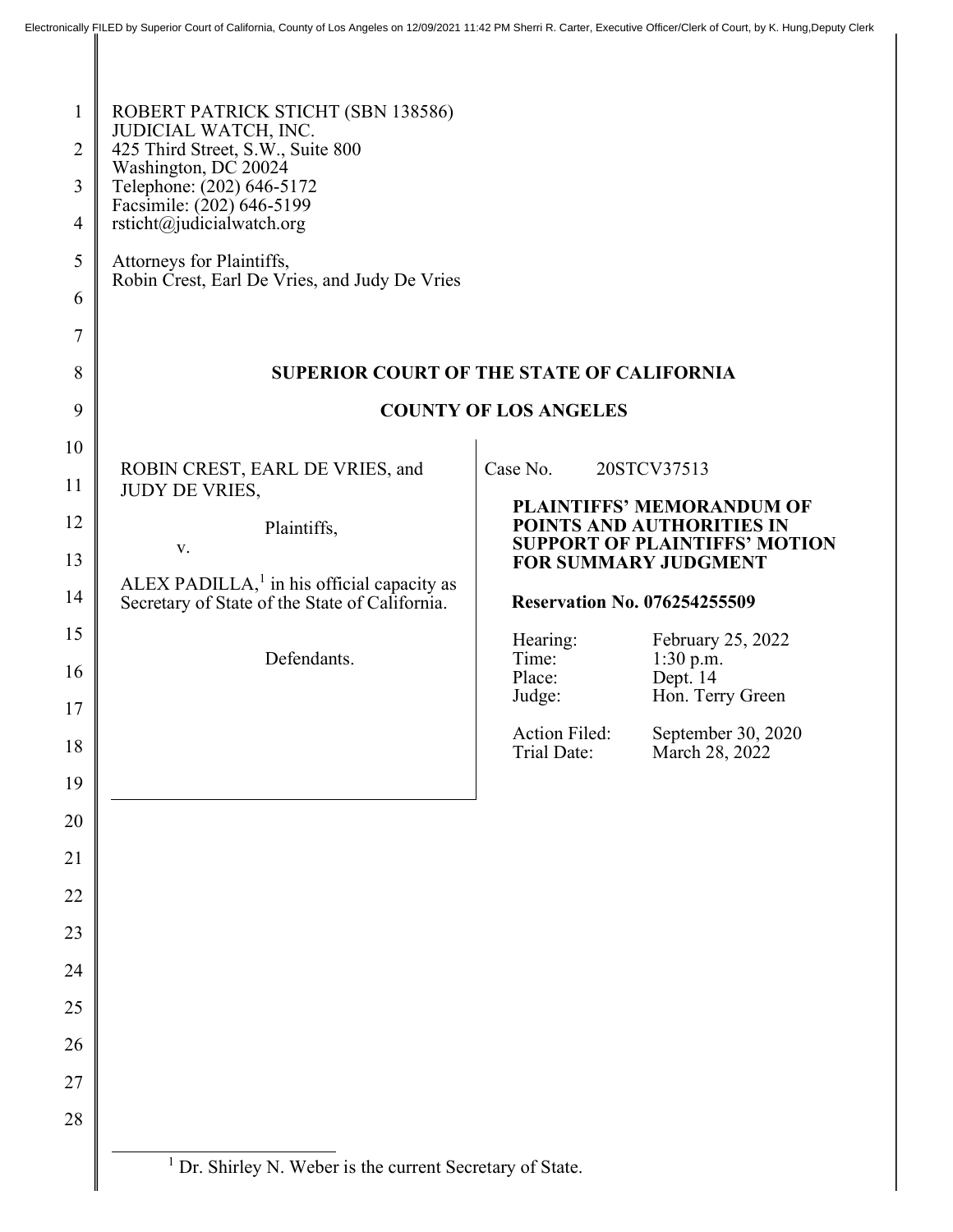|      | <b>TABLE OF CONTENTS</b> |  |  |
|------|--------------------------|--|--|
|      |                          |  |  |
|      |                          |  |  |
|      |                          |  |  |
| Ι.   |                          |  |  |
| II.  |                          |  |  |
| III. |                          |  |  |
| IV.  |                          |  |  |
|      | A.                       |  |  |
|      | <b>B.</b>                |  |  |
| V.   |                          |  |  |
| VI.  |                          |  |  |
|      |                          |  |  |
|      |                          |  |  |
|      | $\mathbf{i}$             |  |  |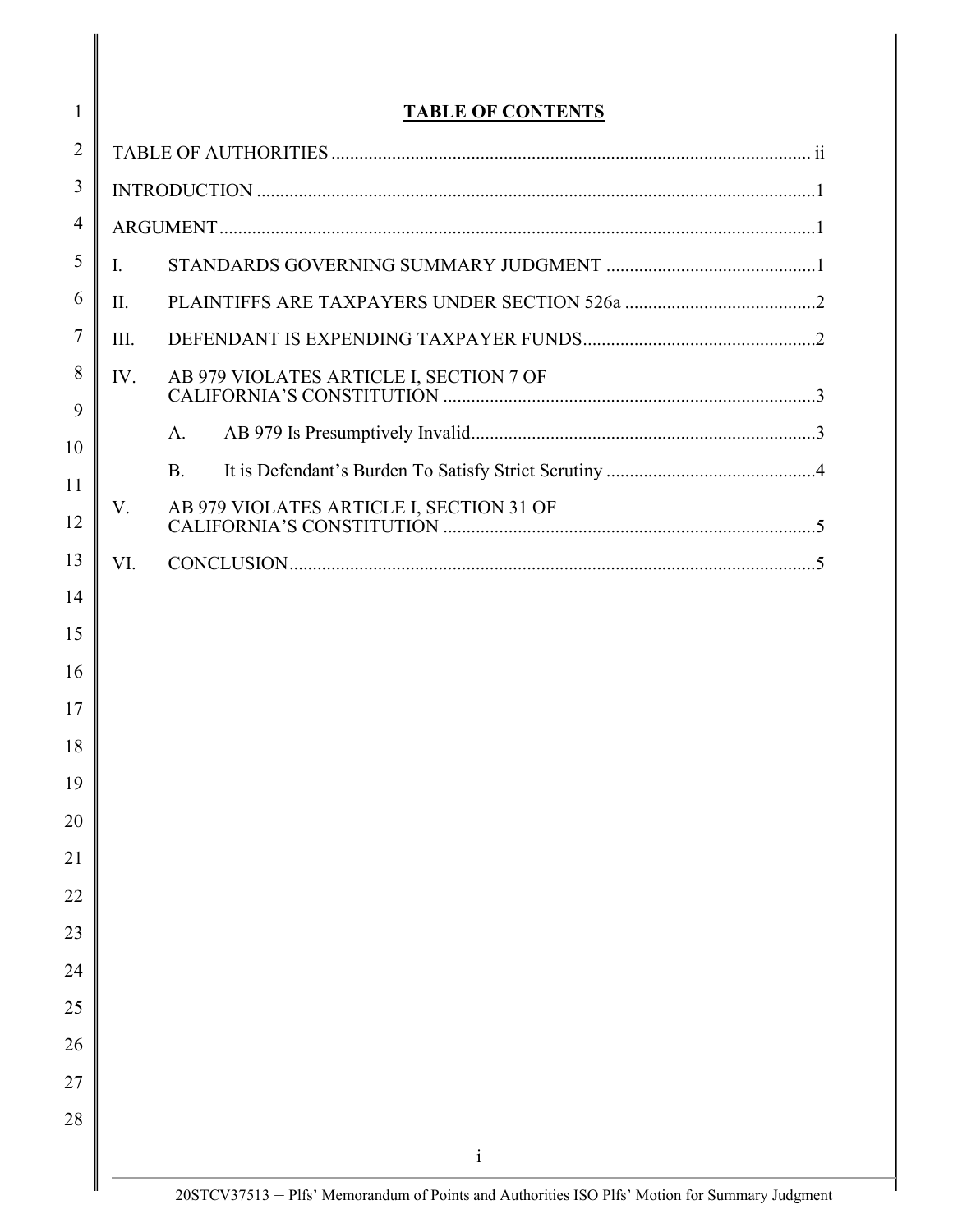### TABLE OF AUTHORITIES

1

| $\overline{2}$      | <b>Cases</b>                                                      |
|---------------------|-------------------------------------------------------------------|
| 3<br>$\overline{4}$ | Ames v. Hermosa Beach,                                            |
| 5                   | Blair v. Pitchess,                                                |
| 6                   | Citizens for Uniform Laws v. County of Contra Costa,              |
| $\overline{7}$<br>8 | Connerly v. Schwarzenegger,                                       |
| 9                   | Connerly v. State Personnel Bd.                                   |
| 10<br>11            | D'Amico v. Board of Medical Examiners                             |
| 12                  | Herzberg v. County of Plumas,                                     |
| 13<br>14            | Hi-Voltage Wire Works, Inc. v. City of San Jose,                  |
| 15                  | Humane Society of the United States v. State Bd. of Equalization, |
| 16<br>17            | Law School Admission Council, Inc. v. State of California,        |
| 18                  | National Organization for Reform of Marijuana Laws v. Gain,       |
| 19<br>20            | People v. Brown,                                                  |
| 21                  | Strauss v. Horton,                                                |
| 22<br>23            | Taking Offense v. State of California,                            |
| 24                  | Waste Management of Alameda County, Inc. v. County of Alameda,    |
| 25<br>26            | Wirin v. Horrall,                                                 |
| 27                  | Wirin v. Parker                                                   |
| 28                  | $\ddot{\rm n}$                                                    |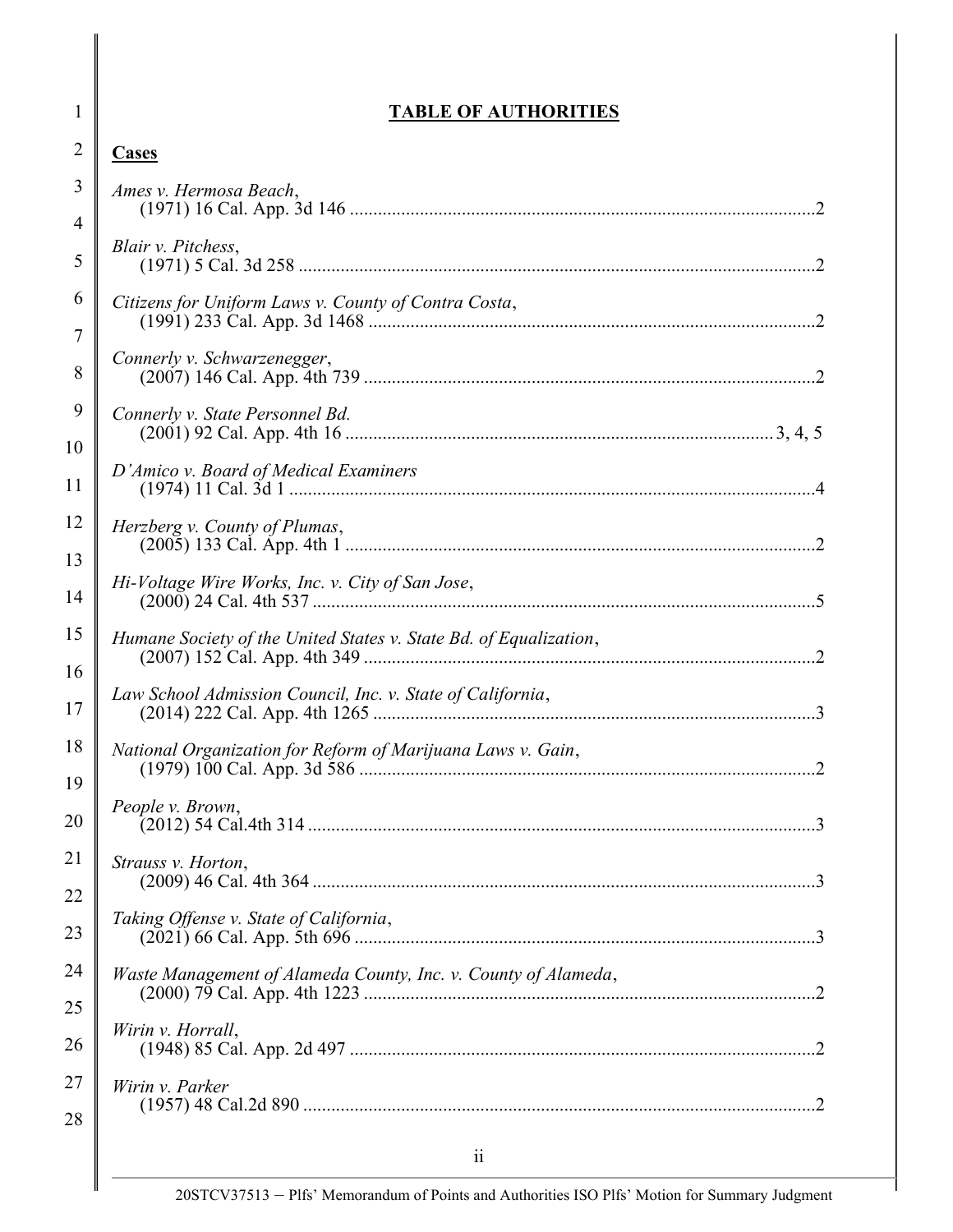| 1  | Woods v. Horton                                                                                                                                     |
|----|-----------------------------------------------------------------------------------------------------------------------------------------------------|
| 2  | <b>Statutes</b>                                                                                                                                     |
| 3  |                                                                                                                                                     |
| 4  |                                                                                                                                                     |
| 5  | <b>Codes</b>                                                                                                                                        |
| 6  | Code Civ. Proc.                                                                                                                                     |
| 7  |                                                                                                                                                     |
| 8  |                                                                                                                                                     |
| 9  |                                                                                                                                                     |
| 10 | <b>Constitutional Provisions</b>                                                                                                                    |
| 11 |                                                                                                                                                     |
| 12 |                                                                                                                                                     |
| 13 |                                                                                                                                                     |
| 14 |                                                                                                                                                     |
| 15 |                                                                                                                                                     |
| 16 |                                                                                                                                                     |
| 17 |                                                                                                                                                     |
| 18 |                                                                                                                                                     |
| 19 |                                                                                                                                                     |
| 20 |                                                                                                                                                     |
| 21 |                                                                                                                                                     |
| 22 |                                                                                                                                                     |
| 23 |                                                                                                                                                     |
| 24 |                                                                                                                                                     |
| 25 |                                                                                                                                                     |
| 26 |                                                                                                                                                     |
| 27 |                                                                                                                                                     |
| 28 |                                                                                                                                                     |
|    | $\overline{111}$                                                                                                                                    |
|    | D <sub>1</sub> f <sub>c</sub> ' Monorandum of Doints and Authorities ISO D <sub>1</sub> f <sub>c</sub> ' Motion for Summary Indomant<br>208TCV27512 |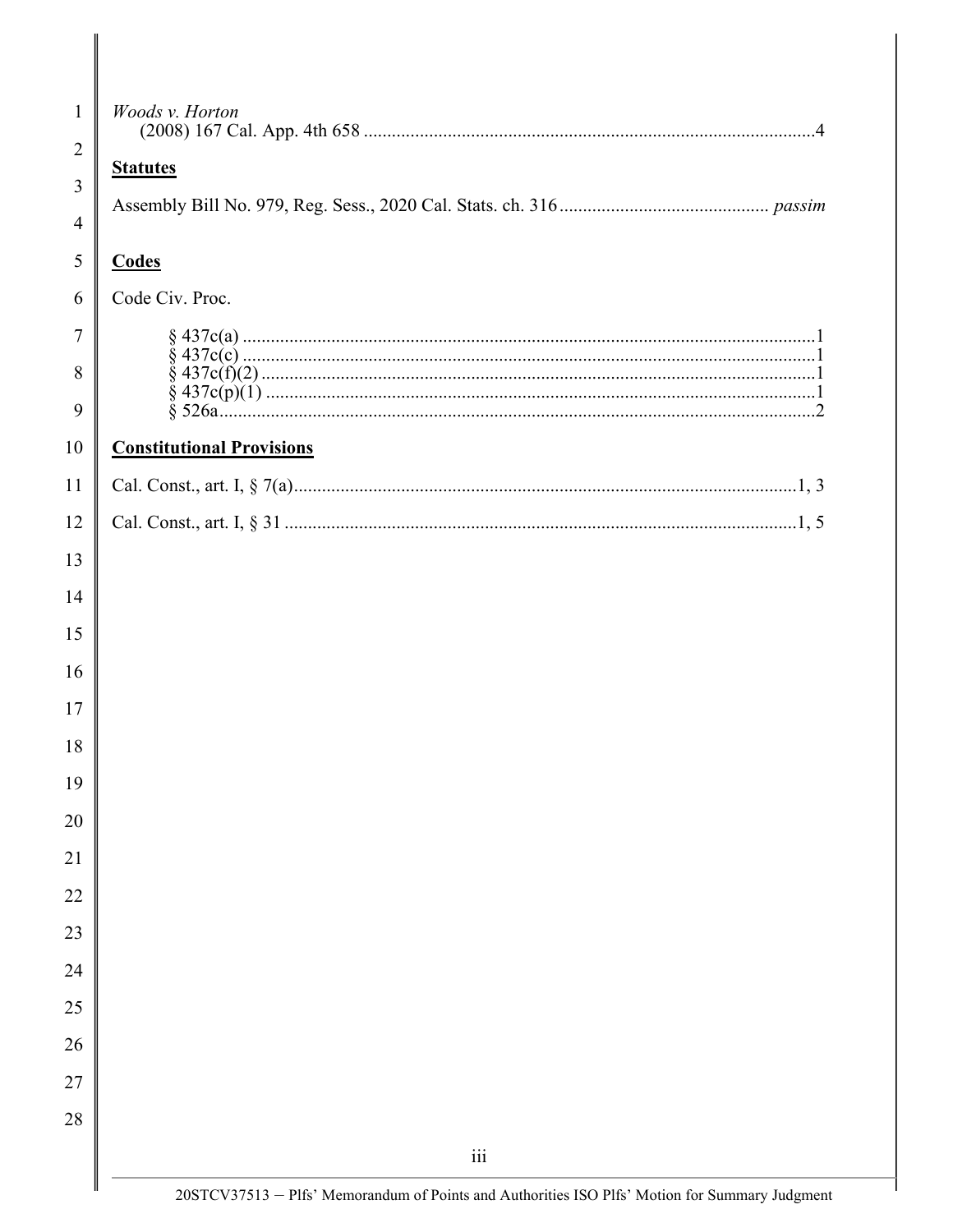# 1 2 3 4 5 6 7 8 9 10 11 12 13 14 15 16 17 18 19 20 21 22 23 24 25 26 27 28

#### INTRODUCTION

 Plaintiff taxpayers sue to enjoin Defendant from spending public funds on California's race, ethnicity, sexual preference, and transgender quotas for boards of directors of publicly-traded corporations with their headquarters in California. They also seek a judgment declaring the State's quota system to be unlawful. Plaintiffs demonstrate herein that the quota system violates article I, sections 7 and 31 of the California constitution.

#### ARGUMENT

#### I. STANDARDS GOVERNING SUMMARY JUDGMENT.

The standards governing summary judgment are well-established. "A party may move for summary judgment in an action or proceeding if it is contended that the action has no merit or that there is no defense to the action or proceeding." (Code Civ. Proc. § 437c(a).) "The motion for summary judgment shall be granted if all the papers submitted show that there is no triable issue as to any material fact and that the moving party is entitled to a judgment as a matter of law." (Code Civ. Proc.  $\S$  437c(c).) "A plaintiff or cross-complainant has met his or her burden of showing that there is no defense to a cause of action if that party has proved each element of the cause of action entitling the party to judgment on that cause of action." (Code Civ. Proc.  $\S$  437c(p)(1).) "Once the plaintiff or crosscomplainant has met that burden, the burden shifts to the defendant or cross-defendant to show that a triable issue of one or more material facts exists as to that cause of action or a defense thereto." (Id.) "The defendant or cross-defendant shall not rely upon the allegations or denials of its pleadings to show that a triable issue of material fact exists but, instead, shall set forth the specific facts showing that a triable issue of material fact exists as to that cause of action or a defense thereto."  $(Id.)$  "A motion for summary adjudication may be made by itself or as an alternative to a motion for summary judgment and shall proceed in all procedural respects as a motion for summary judgment." (Code Civ. Proc. §  $437c(f)(2)$ .)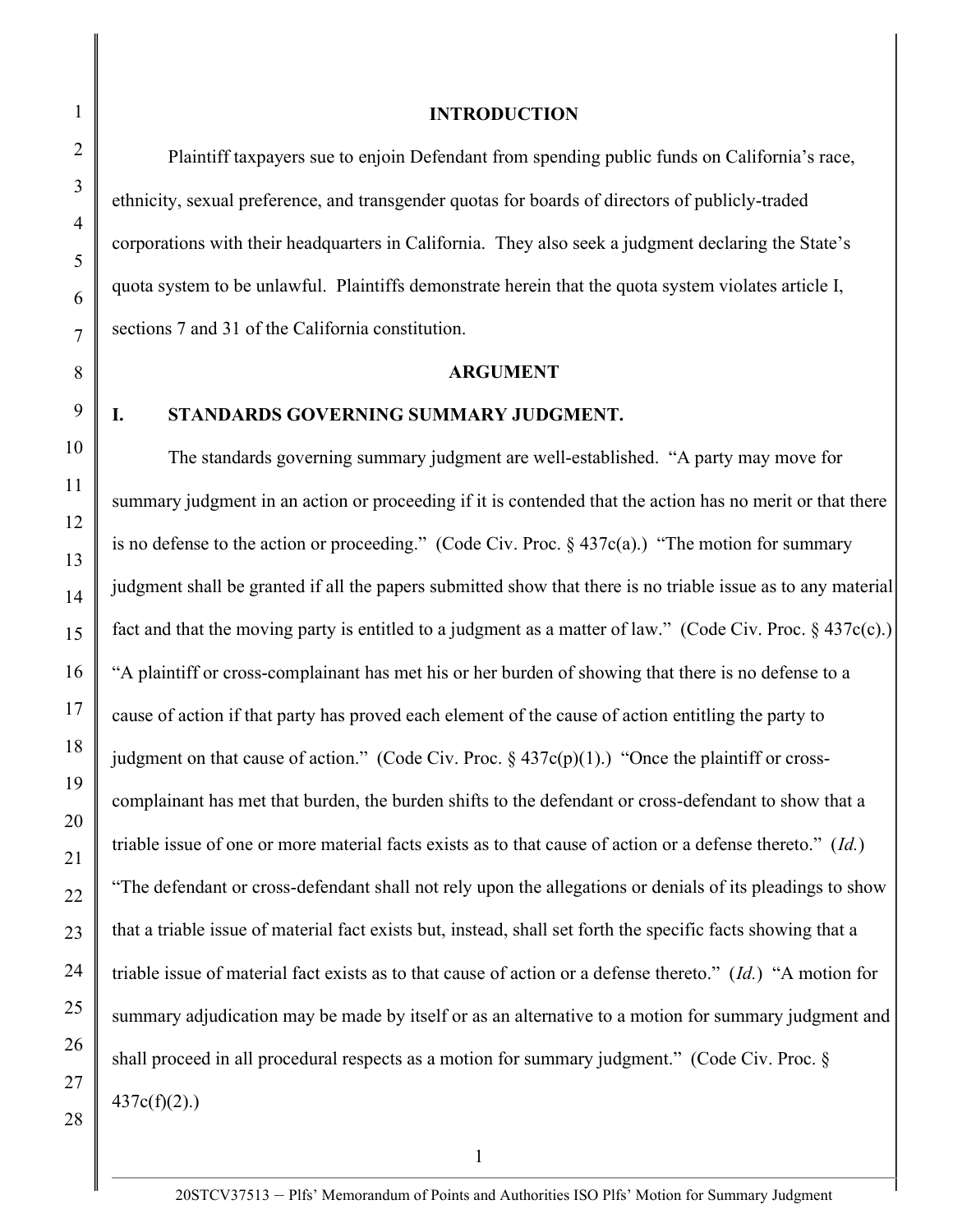1

2

3

4

5

6

7

#### II. PLAINTIFFS ARE TAXPAYERS UNDER SECTION 526a.

 To succeed on a claim under section 526a, a plaintiff first must demonstrate that he or she was assessed for and is liable to pay, or, within one year before the commencement of the action, has paid, a tax that funds the state. (Code Civ. Proc. § 526a.) It is undisputed that Plaintiffs paid income taxes to the State of California in the one-year period before they filed this action on September 30, 2020, or were assessed for and liable to pay such taxes. (Plaintiffs' Separate Statement of Undisputed Material Facts in Support of Motion for Summary Judgment ("SOF") at ¶ 1.)

8

#### III. DEFENDANT IS EXPENDING TAXPAYER FUNDS.

9 10 11 12 13 14 15 16 17 18 19 20 21 22 To succeed on a claim under section 526a, a plaintiff also must demonstrate that the defendant is a public official or agent of a public entity and is expending taxpayer funds illegally. (*Herzberg v.* County of Plumas, (2005) 133 Cal. App. 4th 1, 23-24 (quoting National Organization for Reform of *Marijuana Laws v. Gain,* (1979) 100 Cal. App. 3d 586, 598–599).) The use of government funds to implement or carry out an unconstitutional law is an "illegal expenditure" for purposes of section 526a. (Ames v. Hermosa Beach, (1971) 16 Cal. App. 3d 146, 150-151; Blair v. Pitchess, (1971) 5 Cal. 3d 258, 268-69.) An expenditure may be actual or threatened. (Humane Society of the United States v. State Bd. of Equalization, (2007) 152 Cal. App. 4th 349, 355; Connerly v. Schwarzenegger, (2007) 146 Cal. App. 4th 739, 749; Waste Management of Alameda County, Inc. v. County of Alameda, (2000) 79 Cal. App. 4th 1223, 1240.) The size of the expenditure is immaterial. (Blair, 5 Cal. 3d at 268; Wirin v. Parker, (1957) 48 Cal. 2d 890, 894.) Section 526a is satisfied where paid employees of a public entity are spending time implementing or carrying out the illegal law, policy, procedure, or action. (*Blair*, 5 Cal.) 3d at 269; Wirin v. Horrall, (1948) 85 Cal. App. 2d 497, 504-05; Citizens for Uniform Laws v. County of Contra Costa, (1991) 233 Cal. App. 3d 1468, 1472-73.)

23 24 25 26 27 28 There is no genuine dispute of material fact that Defendant is expending taxpayer money implementing AB 979. There is no dispute that Defendant has expended taxpayer dollars revising the Corporate Disclosure Statement form that domestic and foreign publicly traded corporations headquartered in California are required to file with Defendant annually. (SOF at  $\P$ 8.) The revised form requires subject corporations to report their compliance with AB 979. (*Ibid.*) Defendant also has expended taxpayer dollars preparing and mailing, in December 2020, form letters informing subject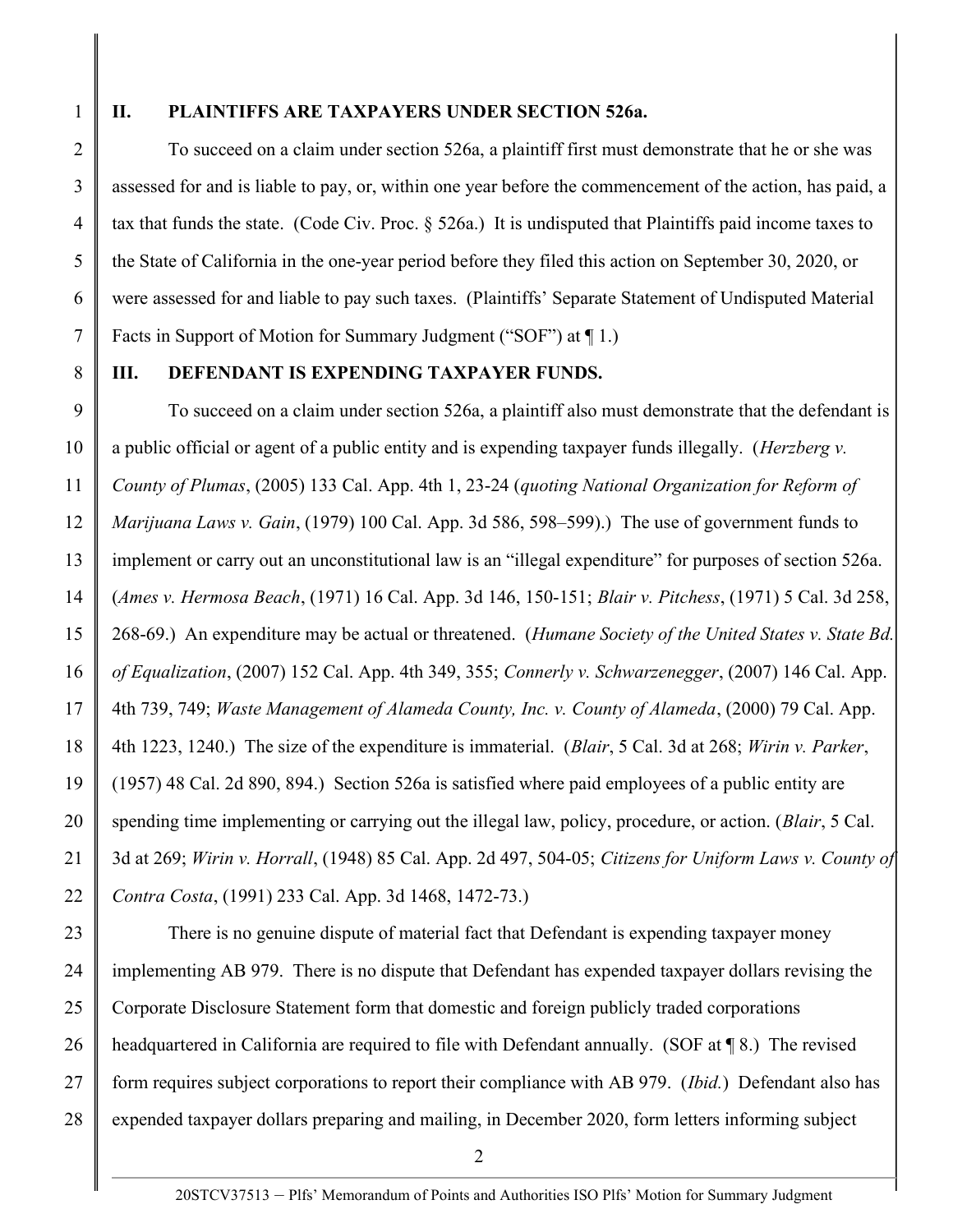1 2 3 4 5 6 7 8 9 corporations of their AB 979 obligations and the new system she devised for subject corporations to report their compliance with AB 979. (Id. at ¶ 9.) Defendant also has expended and continues to expend yet more taxpayer dollars by creating and maintaining a website entitled "Underrepresented Communities on Boards" that advises corporations about their AB 979 obligations, as well as reporting corporations' compliance or noncompliance with AB 979. (Id. at ¶ 10.) Defendant also admits that she intends to expend taxpayer dollars by preparing and publishing a report on March 1, 2022, and annually thereafter, identifying the number of corporations that have complied with AB 979. (Id. at ¶¶ 5-7 and 11.) Clearly, there is no dispute that taxpayer funds have been spent and will be spent in the future implementing and enforcing AB 979.

10

11

## IV. AB 979 VIOLATES ARTICLE I, SECTION 7 OF CALIFORNIA'S CONSTITUTION. A. AB 979 Is Presumptively Invalid.

12 13 14 15 16 17 18 19 20 The California Constitution requires that "persons who are similarly situated with respect to a law's legitimate purposes must be treated equally." (Law School Admission Council, Inc. v. State of California, (2014) 222 Cal. App. 4th 1265, 1281 (quoting People v. Brown, (2012) 54 Cal. 4th 314, 328.); Cal. Const., art. I, § 7(a).) A classification based on race, ethnicity, sexual preference, or transgender status is immediately suspect for equal protection purposes where the persons subject to the classification are similarly situated. (Connerly v. State Personnel Bd., (2001) 92 Cal. App. 4th 16, 34, 40-44 [race, ethnicity, and gender are suspect classifications]; Strauss v. Horton, (2009) 46 Cal. 4th 364, 412 [sexual orientation is suspect classification]; Taking Offense v. State of California, (2021) 66 Cal. App. 5th 696, 723 [transgender status is a suspect classification].)

21 22 23 24 25 26 27 28 AB 979 requires that subject corporations have a specific number of directors based upon race, ethnicity, sexual preference, and transgender status. (SOF at ¶¶ 3-4.) Specifically, subject corporations must have a specific number of "directors from underrepresented communities." (Id.) For purposes of AB 979, a "director from an underrepresented community" is "an individual who self-identifies as Black, African American, Hispanic, Latino, Asian, Pacific Islander, Native American, Native Hawaiian, or Alaska Native, or who self-identifies as gay, lesbian, bisexual, or transgender." (Id. at ¶ 7.) Therefore, it is indisputable that AB 979 employs the suspect classifications of race, ethnicity, sexual preference, and transgender status to differentiate between similarly situated persons – current and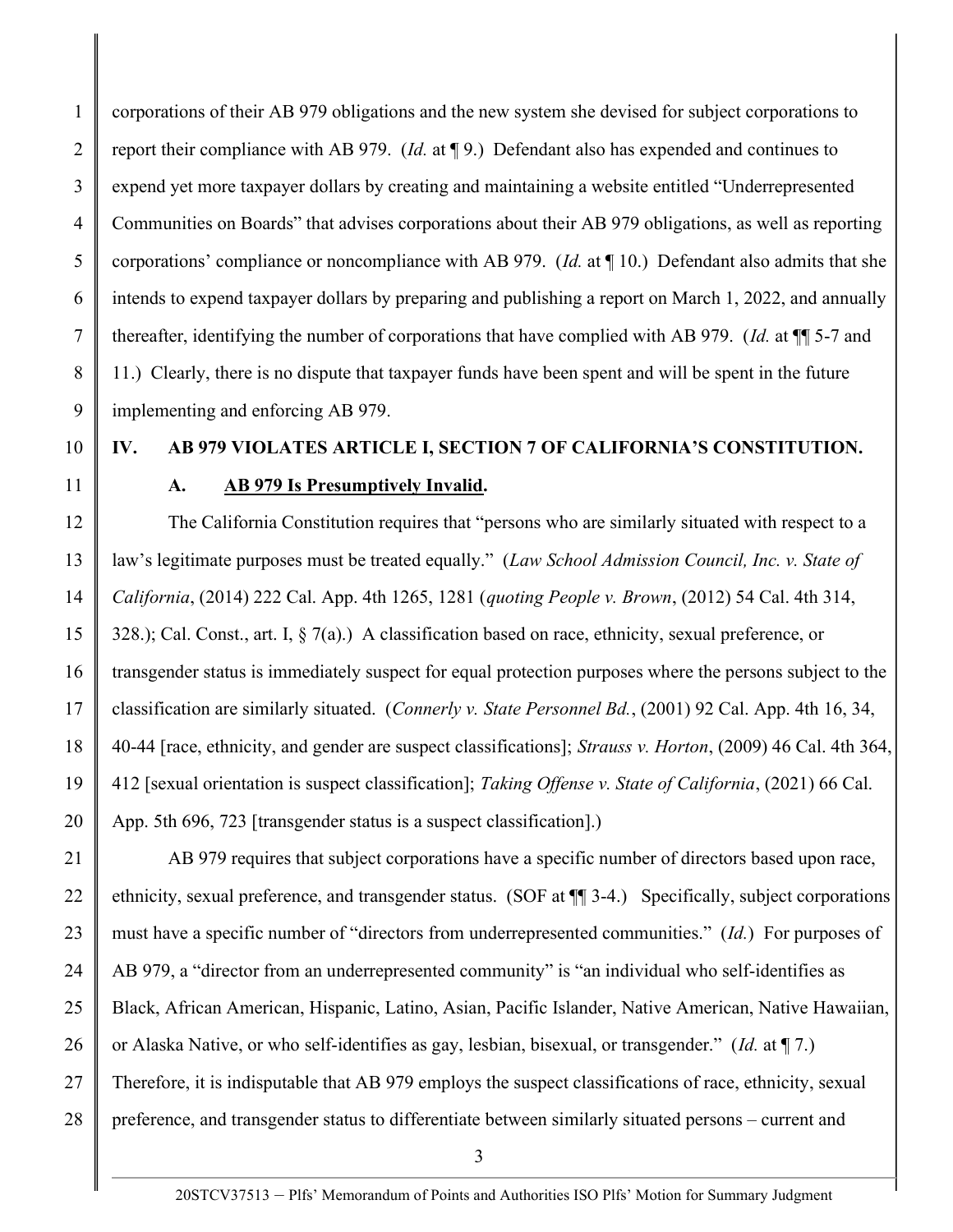prospective members of a subject corporation's board, all of whom are subject to the same process for selecting board members.

3 4 5 6 7 8 9 10 11 12 13 14 15 16 Because it indisputably employs express suspect classifications that trigger strict scrutiny review, AB 979 is presumptively unconstitutional. (Woods, 167 Cal. App. 4th at 674.) Plaintiffs satisfy their burden of establishing AB 979's unconstitutionality based on the text of the statute itself. (Id.; Connerly, 92 Cal. App. 4th at 36, 43; D'Amico, 11 Cal. 3d at 17.) "When the challenged statutory scheme employs express gender classifications, a plaintiff meets his or her burden [of establishing unconstitutionality] by pointing that out." (Woods, 167 Cal.App.4th at 674; Connerly, 92 Cal.App.4th at 43 ["To the extent the statutory schemes challenged by plaintiff employ express racial and gender classifications, he has met his initial burden by pointing that out."].) As Connerly also says, "Laws that explicitly distinguish between individuals on racial [or ethnic, sexual preference, and transgender status] grounds fall within the core of the prohibition of the equal protection clause and 'no inquiry into legislative purpose is necessary when the racial [or ethnic, sexual preference, and transgender status] classification appears on the face of the statute.'" (Connerly, 92 Cal.App.4th at 43 (citation omitted).) "Express racial, [ethnic, sexual preference, and transgender status] classifications are immediately suspect, are presumptively invalid, and, without more, trigger strict scrutiny review."  $(Ibid.)^2$ 

17

1

2

#### B. It Is Defendant's Burden To Satisfy Strict Scrutiny.

18 19 20 21 22 23 24 Defendant has the burden of demonstrating that strict scrutiny is satisfied. (D'Amico v. Board of Medical Examiners (1974) 11 Cal.3d 1, 17 ["'Under the strict standard applied in such cases, the state bears the burden of establishing not only that it has a compelling interest which justifies the law but that the distinctions drawn by the law are *necessary* to further its purpose." (emphasis original) (citation omitted)].) If use of a suspect gender classification is necessary to serve a compelling state interest, the use of the classification must be narrowly tailored to serve that interest as well. (Woods, 167 Cal.App.4th at 674-75 citing Connerly, 92 Cal.App.4th at 36.) "If the government succeeds in

<sup>25</sup> 26 27 28 2 Because suspect classifications are so pernicious, they are given strict judicial scrutiny. (Connerly, 92 Cal. App. 4th at 33.) The use of suspect classifications may be upheld only if they are necessary to further a compelling state interest and address that interest through the least restrictive means available. (Id. at  $36-37$ .) Put differently, if the use of a suspect classification is necessary to serve a compelling state interest, the use of the classification must be narrowly tailored to serve that interest. (Id.)